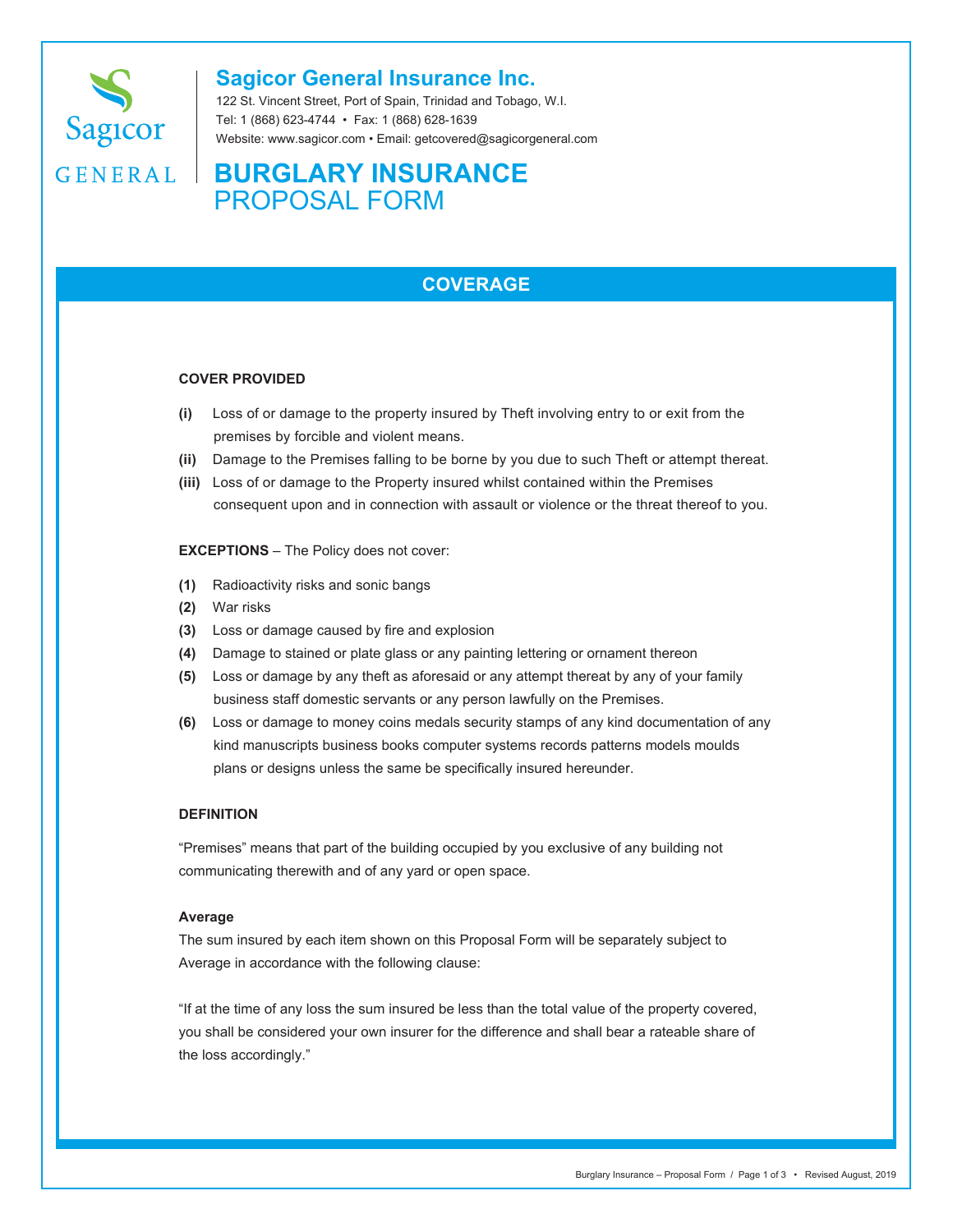| <b>EACH OF THESE QUESTIONS MUST BE ANSWERED COMPLETELY</b> |     |                                                                              |  |  |
|------------------------------------------------------------|-----|------------------------------------------------------------------------------|--|--|
| 1.                                                         |     | (PLEASE COMPLETE ALL DETAILS IN BLOCK LETTERS ONLY)<br>(a) Name of Proposer: |  |  |
|                                                            | (b) | <b>Postal Address:</b>                                                       |  |  |
|                                                            |     |                                                                              |  |  |
|                                                            | (C) |                                                                              |  |  |
|                                                            | (d) |                                                                              |  |  |
|                                                            | (e) |                                                                              |  |  |
|                                                            | (f) | Address(es) of all premises at which property is to be insured:              |  |  |
|                                                            |     |                                                                              |  |  |
|                                                            |     |                                                                              |  |  |
| 2.                                                         |     | <b>Period of Insurance:</b>                                                  |  |  |
| 3.                                                         |     |                                                                              |  |  |
|                                                            |     |                                                                              |  |  |
|                                                            |     |                                                                              |  |  |
| 4.                                                         |     |                                                                              |  |  |
|                                                            |     |                                                                              |  |  |
| 5.                                                         |     | Has any insurer ever:                                                        |  |  |
|                                                            |     |                                                                              |  |  |
|                                                            |     |                                                                              |  |  |
|                                                            |     |                                                                              |  |  |
| 6.                                                         |     | Does anyone else have any financial interest in the property to be insured?  |  |  |
|                                                            |     |                                                                              |  |  |
| 7.                                                         |     |                                                                              |  |  |
| 8.                                                         |     |                                                                              |  |  |
| 9.                                                         |     |                                                                              |  |  |
| 10.                                                        |     |                                                                              |  |  |
|                                                            |     | Burglary Insurance - Proposal Form / Page 2 of 3 • Revised August, 2019      |  |  |